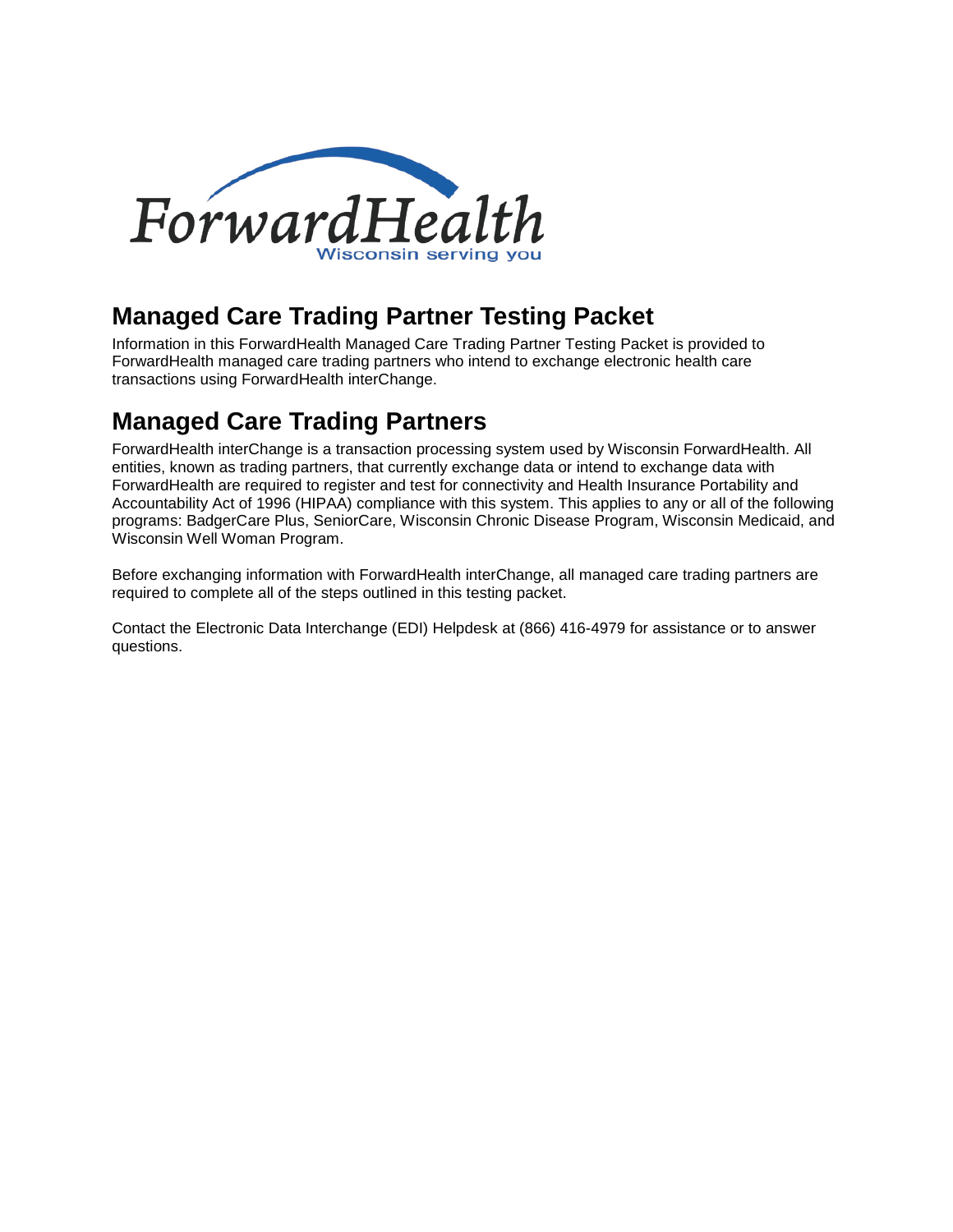# **Testing for Managed Care Trading Partners**

Managed care trading partners are required to follow these steps to become authorized to use ForwardHealth interChange:

- 1. Complete a Managed Care Trading Partner Profile form, F-13076, online through the Portal at *www.forwardhealth.wi.gov/*. At the end of the Managed Care Trading Partner Profile process, the managed care trading partner is asked to agree to the terms of the Trading Partner Agreement, F-00446. Please read through the Trading Partner Agreement; the document can be downloaded to your desk top. The managed care trading partner agrees to the Trading Partner Agreement by entering his or her name and e-mail address. Once the Managed Care Trading Partner Profile has been completed and Trading Partner Agreement accepted, the managed care trading partner is assigned a nine-digit Trading Partner ID (be sure to record this number). In addition, managed care trading partners receive a letter with a unique nine-character personal identification number (PIN).
- 2. Register as an EDI user by establishing an account at *www.forwardhealth.wi.gov/*. The Trading Partner ID and PIN are required to set up a secure account prior to exchanging transactions. While creating an EDI user account, trading partners are asked to agree to the terms of the Electronic Use Agreement. After reading through the Trading Partner Electronic Use Agreement, agree to it by clicking on the "I Agree" box
- 3. While not required, testing for the X12 820 Payroll Deducted and Other Group Premium Payment for Insurance Products (820) and the X12 834 Benefit Enrollment and Maintenance (834) transactions is highly recommended.

The ForwardHealth interChange companion guides, Instructions Related to 820 Health Care Payroll Deducted and Other Group Premium Payment for Insurance Products (820) Based on ASC X12 Implementation Guide, P-00262, and the Instructions Related to 834 Benefit Enrollment and Maintenance (834) Based on ASC X12 Implementation Guide, P-00264, are available at *www.forwardhealth.wi.gov/.* ForwardHealth HIPAA companion guides provide useful technical information about ForwardHealth standards for HIPAA-compliant transactions and provide ForwardHealth-specific information that should be used with the national HIPAA Implementation Guides. HIPAA Implementation Guides define the national data standards, electronic format, and values for each data element within an electronic transaction.

#### **HMOs submitting encounter data must complete the steps below.**

- 4. Encouraged Pre-Testing:
	- Managed care trading partners are able to pre-test the 837 Health Care Claim: Dental (837D), 837 Health Care Claim: Institutional (837I), or 837 Health Care Claim: Professional (837P) encounter transactions using the ForwardHealth EDI Communedi testing service.
	- Managed care trading partners interested in pre-testing with the Communedi testing service should refer to the Trading Partners area of the Portal at *www.forwardhealth.wi.gov/* for pretesting instructions using the Division of Health Care Access and Accountability EDI Communedi testing service*.*
- 5. Change the environment indicator in interchange control segment (ISA15) to "T" in the managed care trading partner's encounter submission software.
- 6. Mandatory Testing:
	- Log in to the specific secure file transfer protocol (SFTP) folder created for your managed care provider payee ID.
	- If applicable, create and submit 100 test encounters for 837D to test connectivity and HIPAA compliance with ForwardHealth interChange. The ForwardHealth interChange companion guide, Instructions Related to 837 Health Care Claim: Dental (837D) Transactions Based on ASC X12 Implementation Guide, P-00263, is located at *www.forwardhealth.wi.gov/*.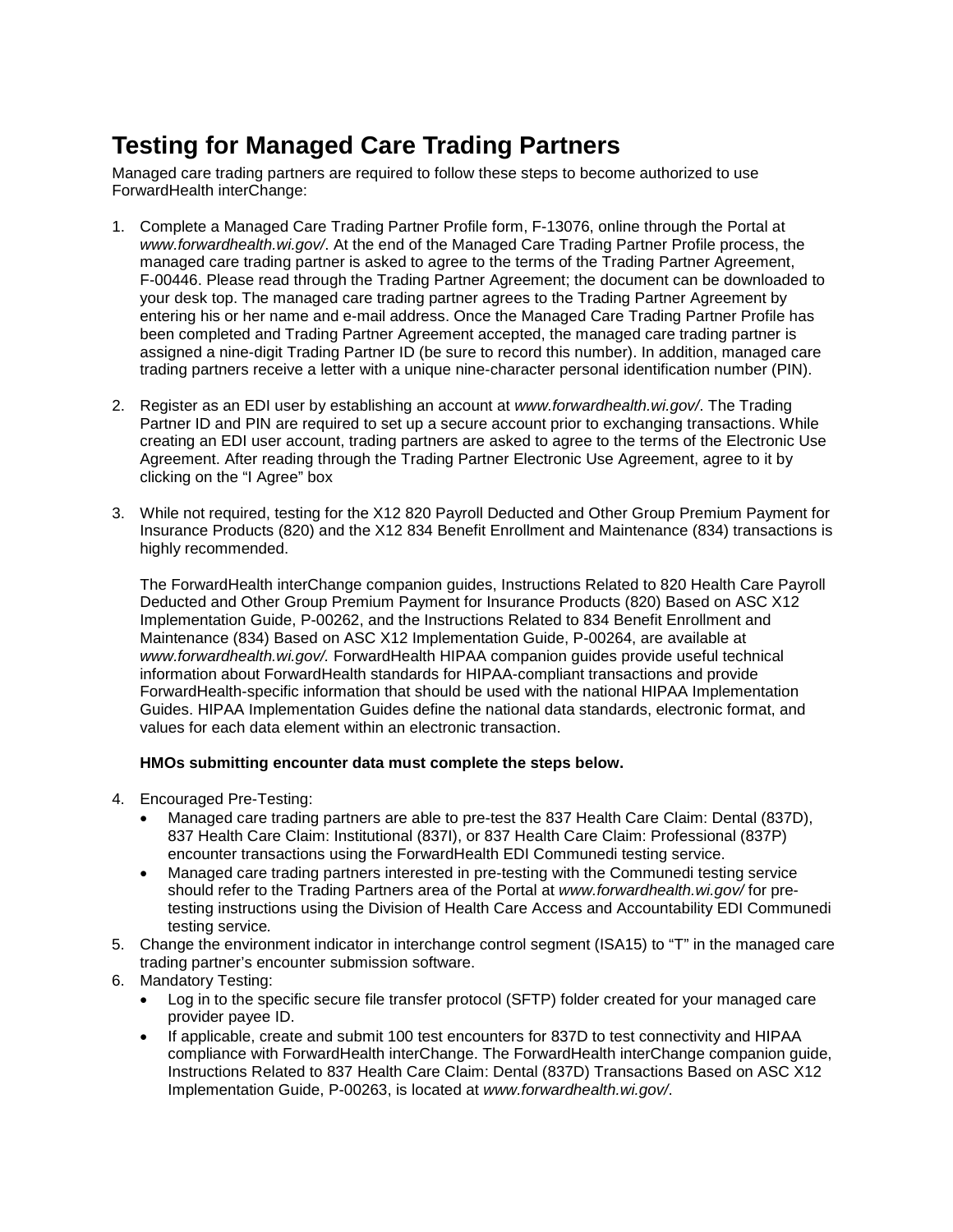- If applicable, create and submit 100 test encounters for 837I to test connectivity and HIPAA compliance with ForwardHealth interChange. The ForwardHealth interChange companion guide, Instructions Related to 837 Health Care Claim: Institutional (837I) Transactions Based on ASC X12 Implementation Guide, P-00266, is located at *www.forwardhealth.wi.gov/.* Within institutional transactions, submit the following specific scenarios when applicable:
	- o Inpatient including Medicare crossovers.<br>
	o Outpatient including Medicare crossovers
	- Outpatient including Medicare crossovers.
	- o Long term care (nursing home) including Medicare crossovers.
	- o Home health.
	- o Variety of Encounter samples with coordination of benefit (Third-party liability [TPL] payments or 837 CAS segments with insurance denials or applied towards deductible and coinsurance).
	- o Voids and adjustments (initial testing) that are not for legacy encounters.
	- o Chart reviews.
	- o Services that require manual pricing.
- If applicable, create and submit 100 test encounters for 837P to test connectivity and HIPAA compliance with ForwardHealth interChange. ForwardHealth interChange companion guide, Instructions Related to 837 Health Care Claim: Professional (837P) Transactions Based on ASC X12 Implementation Guide, P-00265, is located at *www.forwardhealth.wi.gov/.* Within professional transactions, submit the following specific scenarios when applicable:
	- o Physician including Medicare crossovers.<br>
	o Chiropractor.
	-
	- o Chiropractor.<br>o DME includine DME including Medicare crossovers.
	- o Therapy including Medicare crossovers.
	- o Ambulance.
	- o Anesthesia.
	- o Lab and X-ray.
	- o Surgery.
	- o Variety of Encounter samples with coordination of benefit (TPL payments or 837 CAS segments with insurance denials or applied towards deductible and coinsurance).
	- o Voids and adjustments (initial testing) that are not for legacy encounters.
	- o Chart reviews.
	- o Services that require manual pricing.
- Log in to the trading partners area of the Portal and download a Functional Acknowledgement (999) for the test transactions submitted. If the managed care trading partner does not receive a 999 indicating that the file was accepted (AK9\*A\*) or receives a TA1 Interchange Acknowledgement (TA1) file rejection, the managed care trading partner is not authorized for ForwardHealth interChange and must retest until an "accepted" 999 is received.
- The 999 is available within two hours of a successful transmission. If the managed care trading partner does not receive a 999 or a TA1, the managed care trading partner should contact the EDI Helpdesk at (866) 416-4979 for assistance.
- Once an "accepted" 999 is downloaded, the managed care trading partner should contact the EDI Helpdesk at (866) 416-4979 for validation that the managed care trading partner has received an "accepted" 999 and can connect successfully to ForwardHealth interChange.
- Managed care trading partners receive a production authorization letter notifying them that the transaction sets for which they tested are approved. Production transactions are accepted on and after January 1, 2013. Production transactions submitted prior to January 1, 2013, are not processed and need to be resubmitted after that date.
- 7. Once testing is complete and the managed care trading partner has received the production authorization letter, the managed care trading partner must change the environment indicator in interchange control segment (ISA15) to "P" in the managed care trading partner's encounter submission software.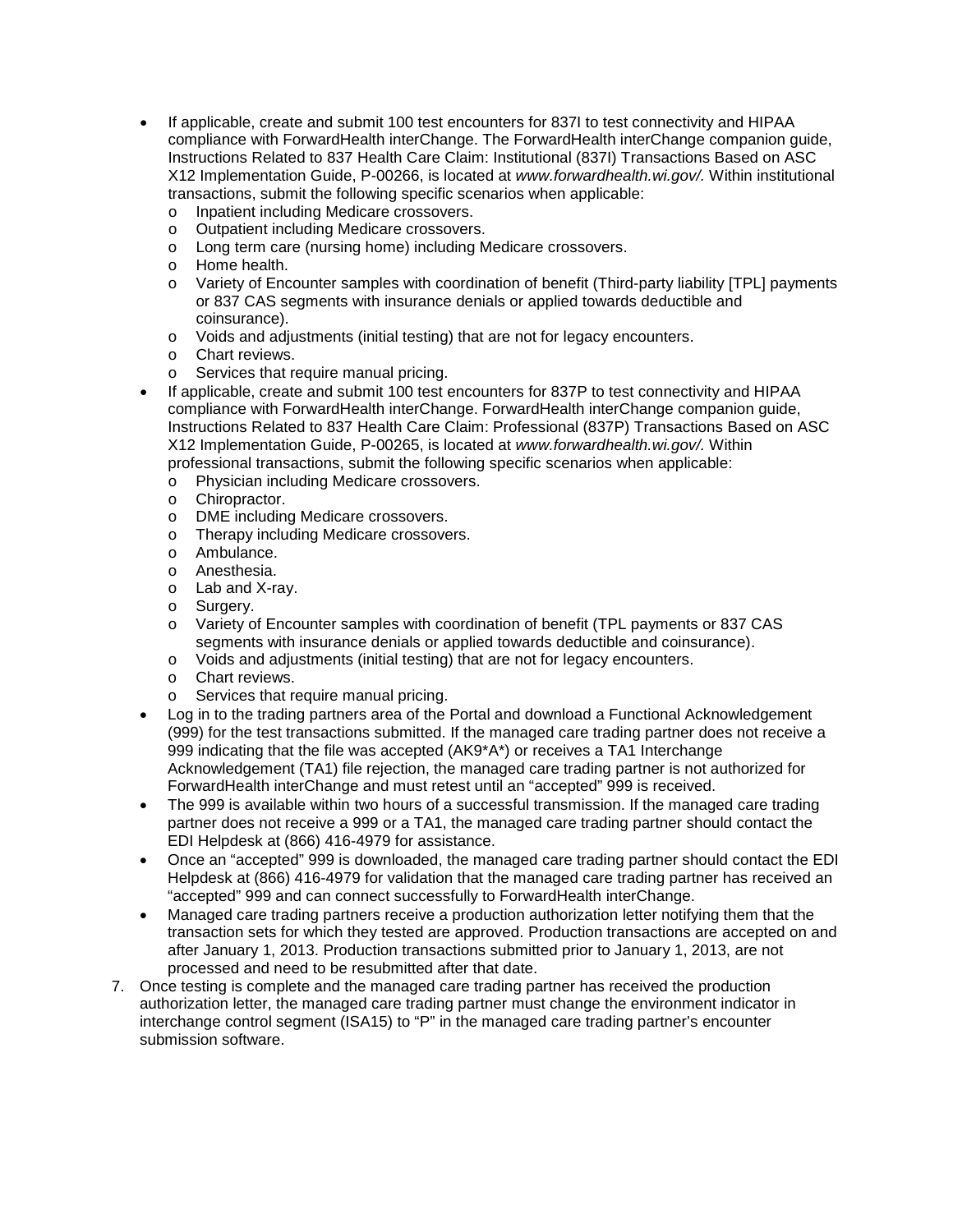## **Managed Care Trading Partner Flowchart**

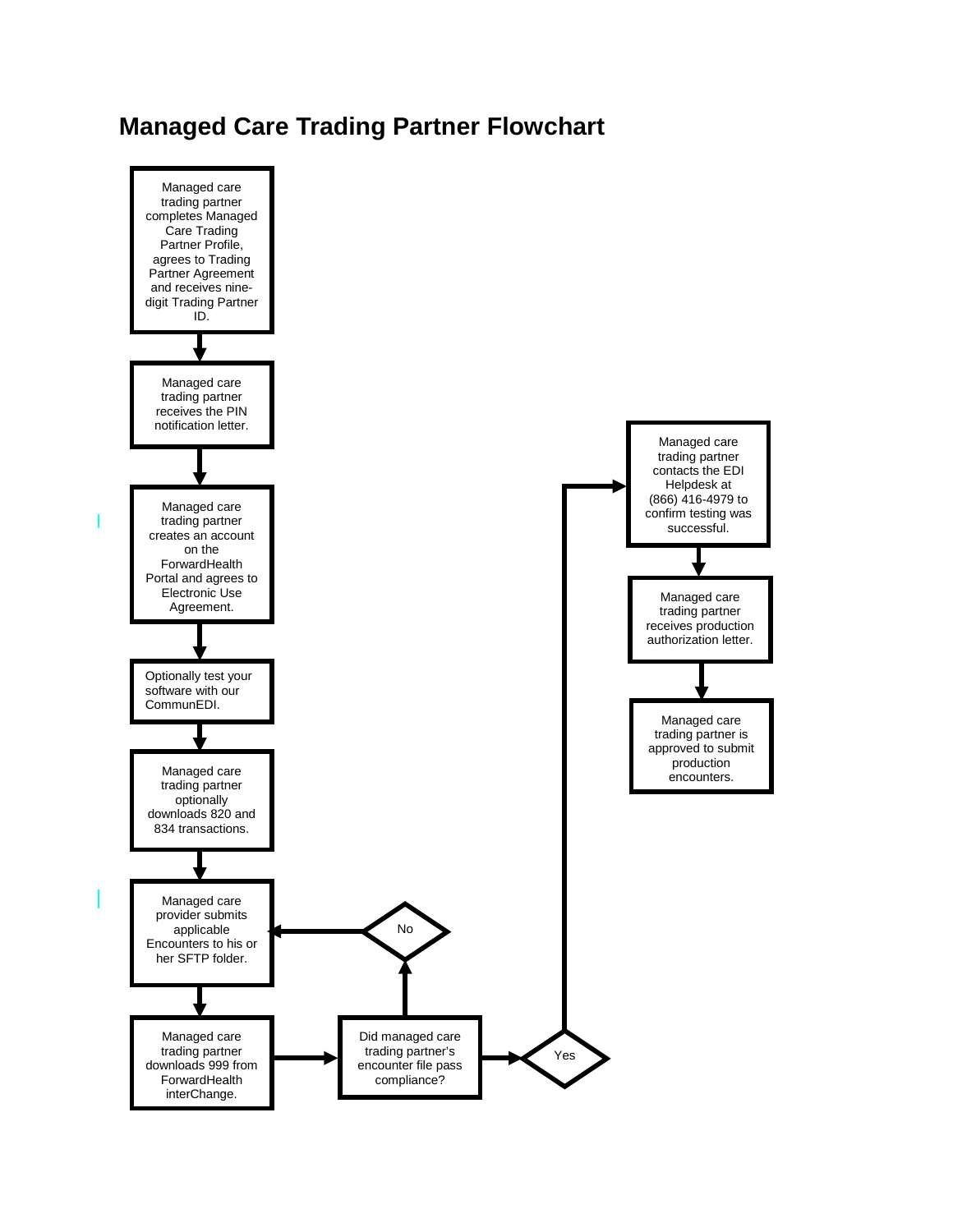# **Managed Care Trading Partner Checklist**

Use the following checklist to track completion of the requirements for establishing a managed care trading partner user account.

| Complete?                                                                                                     | <b>Setup Requirement</b>                                                                                                                     |
|---------------------------------------------------------------------------------------------------------------|----------------------------------------------------------------------------------------------------------------------------------------------|
| <b>Documentation Completion</b>                                                                               |                                                                                                                                              |
| <b>□</b>                                                                                                      | Complete Managed Care Trading Partner Profile, agree to Trading Partner<br>Agreement and record nine-digit Trading Partner ID.               |
| □                                                                                                             | Receive letter containing PIN.                                                                                                               |
| Registration                                                                                                  |                                                                                                                                              |
| <b>□</b>                                                                                                      | Complete EDI user registration by setting up a managed care trading partner Portal<br>account at www.forwardhealth.wi.gov/.                  |
| Setup for Testing                                                                                             |                                                                                                                                              |
| <b>□</b>                                                                                                      | Change the environment indicator in interchange control segment (ISA15) to "T" in<br>the managed care trading partner's submission software. |
| <b>Testing (Optional)</b>                                                                                     |                                                                                                                                              |
| Download test files from the ForwardHealth Portal at www.forwardhealth.wi.gov/for applicable<br>transactions: |                                                                                                                                              |
| □                                                                                                             | X12 820.                                                                                                                                     |
| ❏                                                                                                             | X12 834.                                                                                                                                     |
| Set Up for Encounter Testing (Required for HMOs Submitting Encounters)                                        |                                                                                                                                              |
| □                                                                                                             | Log in to managed care provider's Portal account.                                                                                            |
| <b>Testing</b>                                                                                                |                                                                                                                                              |
| Submit encounter file(s) to managed care provider's SFTP folder for applicable encounter transaction(s):      |                                                                                                                                              |
| □                                                                                                             | $005010X224A2 - 837D.$                                                                                                                       |
| □                                                                                                             | $005010X223A2 - 837I$                                                                                                                        |
| ❏                                                                                                             | $005010X222A1 - 837P.$                                                                                                                       |
| Acceptance                                                                                                    |                                                                                                                                              |
| ❏                                                                                                             | Log in to managed care trading partner's Portal account.                                                                                     |
| Q                                                                                                             | Download an "accepted" 999 Functional Acknowledgement.                                                                                       |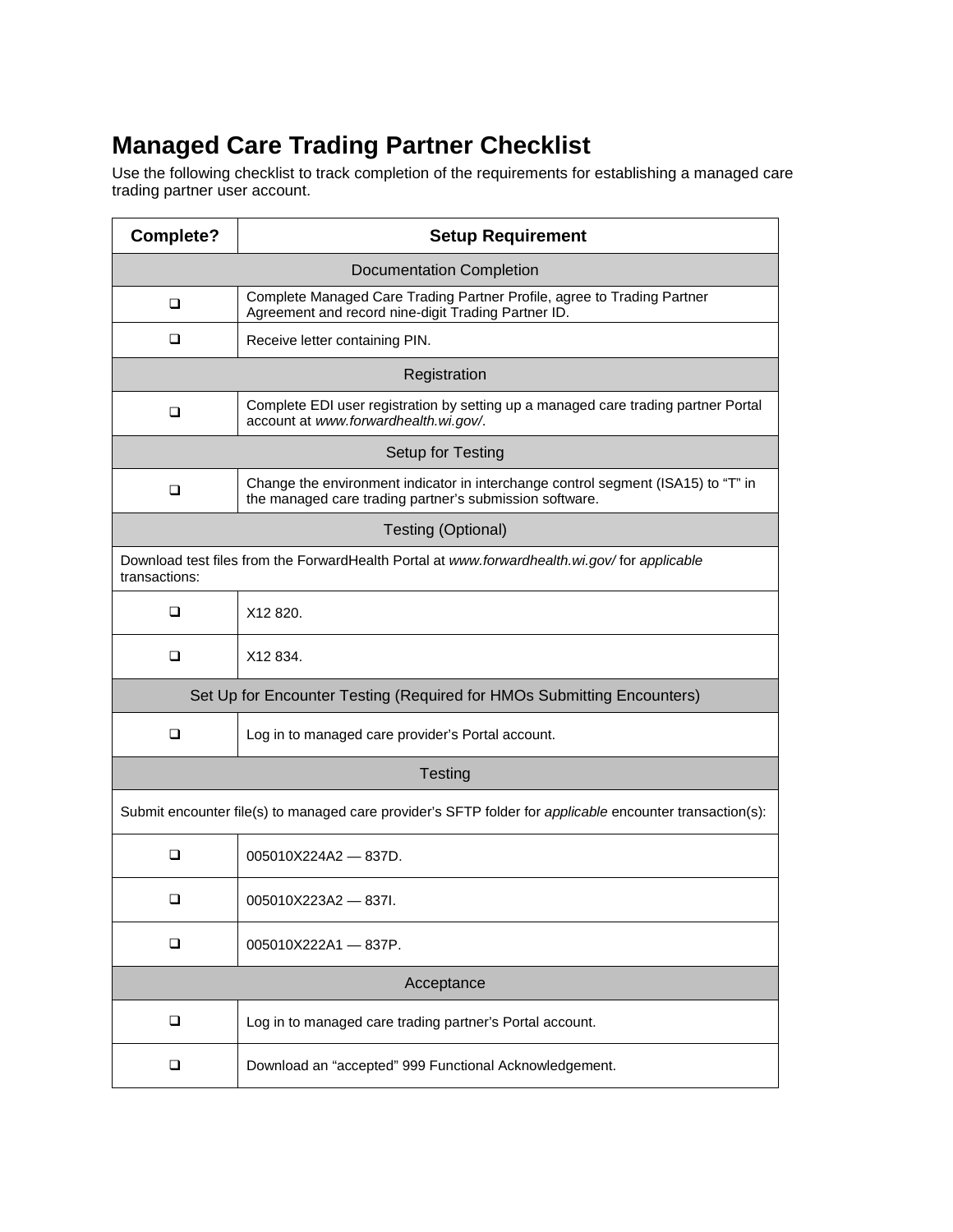| Communication        |                                                                                                                                               |  |
|----------------------|-----------------------------------------------------------------------------------------------------------------------------------------------|--|
|                      | Call the EDI Helpdesk at (866) 416-4979 to confirm that testing was successful.                                                               |  |
|                      | Receive letter indicating authorization to exchange production data through<br>ForwardHealth interChange.                                     |  |
| Setup for Production |                                                                                                                                               |  |
|                      | Change the environment indicator in interchange control segment (ISA 15) to "P" in<br>the managed care trading partner's submission software. |  |